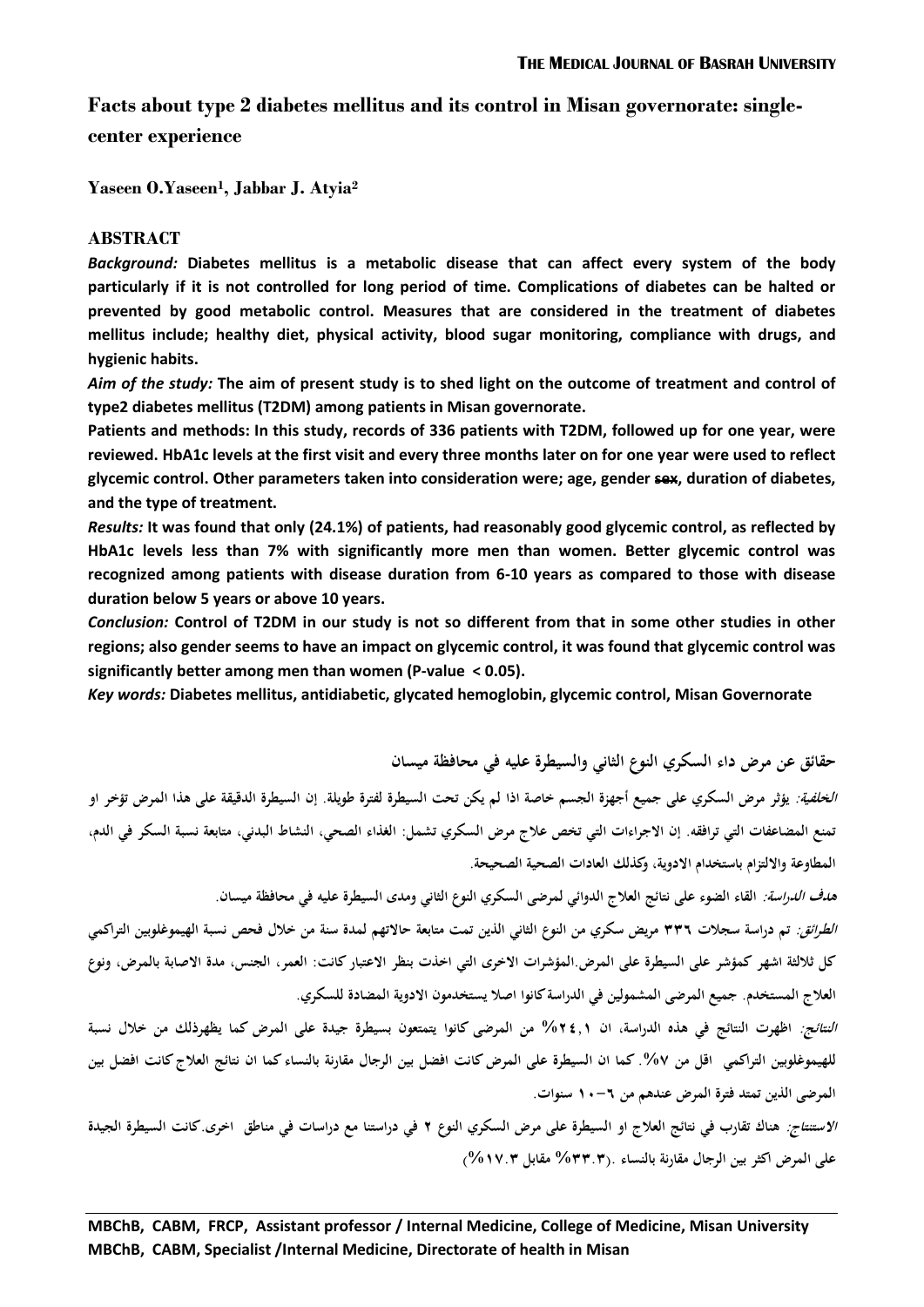# **INTRODUCTION**

iabetes mellitus is a metabolic disease that results from relative or absolute deficiency of insulin, with abetes mellitus is a metabolic disease<br>that results from relative or absolute<br>deficiency of insulin, with<br>hyperglycemia as the main laboratory abnormality. Postprandial clearance of glucose by the liver is impaired in T2DM in addition to increased production of glucose.<sup>[1]</sup> Healthy diet, physical activity, home monitoring of blood glucose, and easy accessibility to measure glycated hemoglobin (HbA1c) have contributed to better control of disease.<sup>[2]</sup> There is an increasing prevalence of T2DM worldwide; it is a major, non-communicable disease.<sup>[3]</sup> The causes of poor control of diabetes in developing countries may include; high cost of medicines, poor access to medications, irregular attendance of patients for follow up, lack of health education, and inequality in distribution of health facilities between rural and urban areas.<sup>[4]</sup> HbA1c target less than 6.5% is depended currently for good glycemic control. <sup>[5]</sup> HbA1c assessment does not require fasting, with increased stability and less difference in its levels over different days due to other factors like stress or illness.<sup>[6]</sup> The increasing number of antidiabetic drugs for T2DM, with different mechanisms of action and safety profiles, can form a challenge for physicians, and increase the complexity of diabetes management.<sup>[7]</sup> T2DM may be diagnosed at the time of appearance of complications in nearly one third of patients; therefore, it is important to detect people with undiagnosed diabetes by good screening programs.<sup>[8]</sup>

*Aim of the study*, is basically, to shed light on the control of T2DM in Misan Governorate and also, to establish a baseline data about this common disease for future, probably more informative studies that may search for the factors with negative impacts on its control in this governorate.

# **PATIENTS AND METHODS**

In this retrospective study, the records of 336 patients with T2DM, were analyzed to shed light on their glycemic status. These patients attended the Diabetes and Endocrinology Center in Misan Governorate from January 2016 to the end of December 2016, for follow up of their disease. All patients had their antihyperglycemic drugs being prescribed by their physicians in other health centers or hospitals with no additional or change in their treatment during follow up. Their verbal consents were obtained for follow up through laboratory checking of their HbA1c at the time of first visit and every three months later on for one year. For the sake of this study, patients who had achieved HbA1c levels less than 7%, at the end of one year, were considered as having a reasonably good control, and those with HbA1c higher than 7% were considered to have poor glycemic control. Other parameters taken into consideration were; age, gender, duration of diabetes, and type of treatment. The results of this study were presented in tables as numbers and percentage. Statistical analysis of results was done by SPSS version 18, Chi squared test was used to assess the significance of relation, and P value less than 0.05 is considered significant.

### **RESULTS**

Out of the 336 diabetic patients, the most frequent age group was (41-65) years, (66.4%) for both genders.(Table  $-1$ )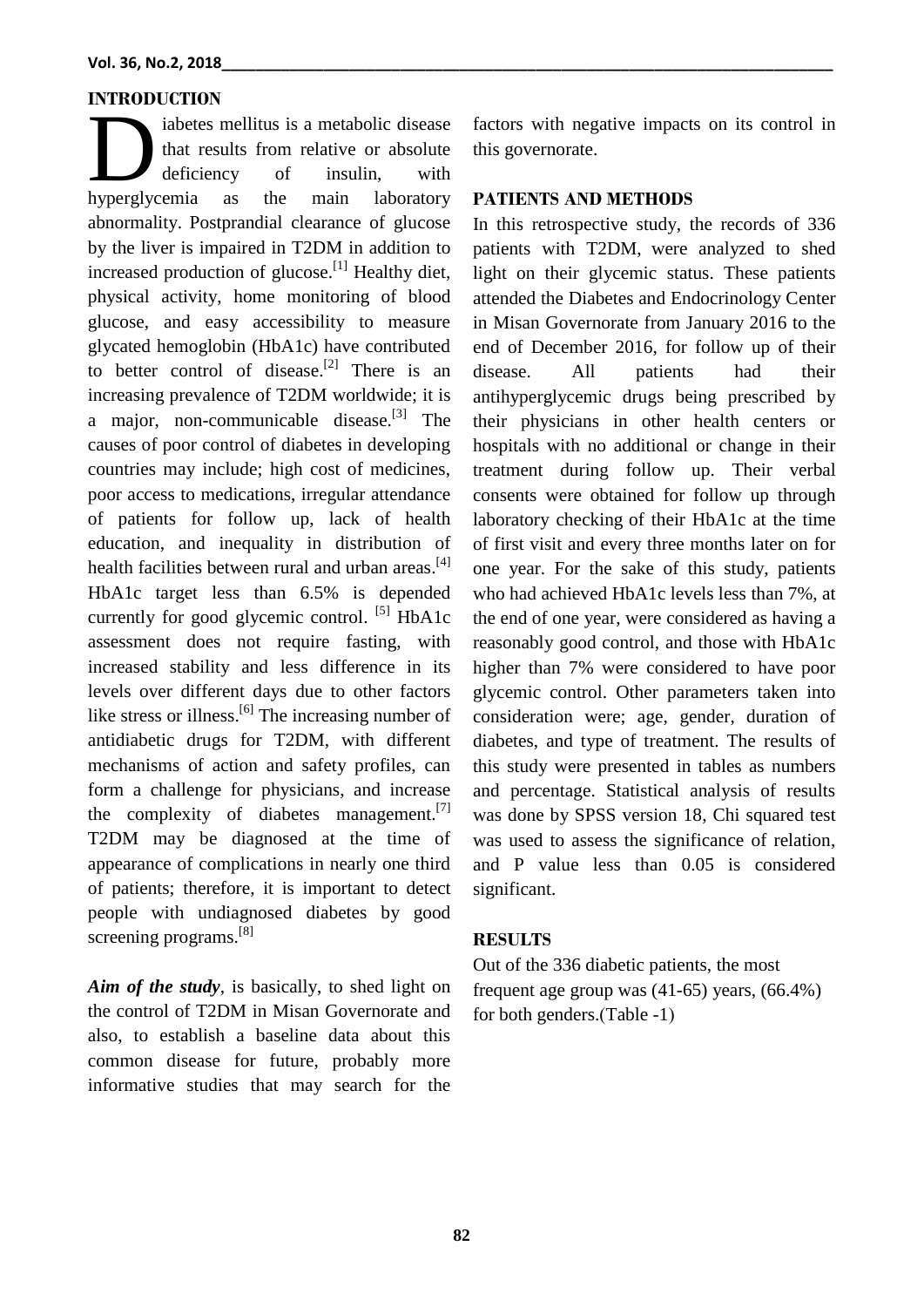|                    | <b>Male</b> |               | <b>Female</b> |               | <b>Total</b> |               |         |
|--------------------|-------------|---------------|---------------|---------------|--------------|---------------|---------|
| Age group in years | No.         | $\frac{6}{9}$ | No.           | $\frac{6}{9}$ | No.          | $\frac{0}{0}$ | P value |
| $\leq 40$          | 18          | 11            | 36            | 20.8          | 54           | 16.1          |         |
| $41 - 65$          | 118         | 72.4          | 105           | 60.7          | 223          | 66.4          | 0.03    |
| More than 65       | 27          | 16.6          | 32            | 18.5          | 59           | 17.5          |         |
| <b>Total</b>       | 163         | 100.0         | 173           | 100.0         | 336          | 100.0         |         |

#### **Table 1. Distribution of patients according to gender & age groups.**

Glycemic control was also found to be significantly better among men as compared to women. (Table-2).

**Table 2. Glycemic control of patients among both genders**

| <b>Total</b> | <b>Male</b> |       | <b>Female</b> | <b>P-value</b> |       |
|--------------|-------------|-------|---------------|----------------|-------|
|              | No.         | %     | $N0$ .        | %              |       |
| HbA1c < 7%   | 51          | 31.3  | 30            | 17.3%          | 0.004 |
| HbA1c > 7%   | 112         | 68.7  | 143           | 82.7           |       |
| <b>Total</b> | 163         | 100.0 | 173           | 100.0          |       |

With respect to the relation of duration of diabetes and the glycemic control, patients with disease duration more than 10 years had

significantly worse control with 91.5% had  $HbA1c > 7%$ . (Table-3)

# **Table 3. Glycemic control according to different disease durations**

| <b>Control</b>  | 1-5 years |               | 6-10 years |               | $>10$ years |               | <b>Total</b> |               |         |
|-----------------|-----------|---------------|------------|---------------|-------------|---------------|--------------|---------------|---------|
|                 | No.       | $\frac{6}{6}$ | No.        | $\frac{6}{6}$ | No.         | $\frac{6}{6}$ | No.          | $\frac{6}{6}$ | P value |
| HbA1c<<br>$7\%$ | 40        | 24.4          | 36         | 31.9          | 5           | 8.5           | 81           | 24.1          |         |
| HbA1c ><br>7%   | 124       | 75.6          | 77         | 68.1          | 54          | 91.5          | 255          | 75.9          | 0.01    |
| <b>Total</b>    | 164       | 100.0         | 113        | 100.0         | 59          | 100.0         | 336          | 100.0         |         |

With respect to the type of treatment the patients on, most of patients 61.9%, were on combination of anti-diabetic drugs. (metformin

plus insulin and metformin plus glibenclamide.) (Table-4).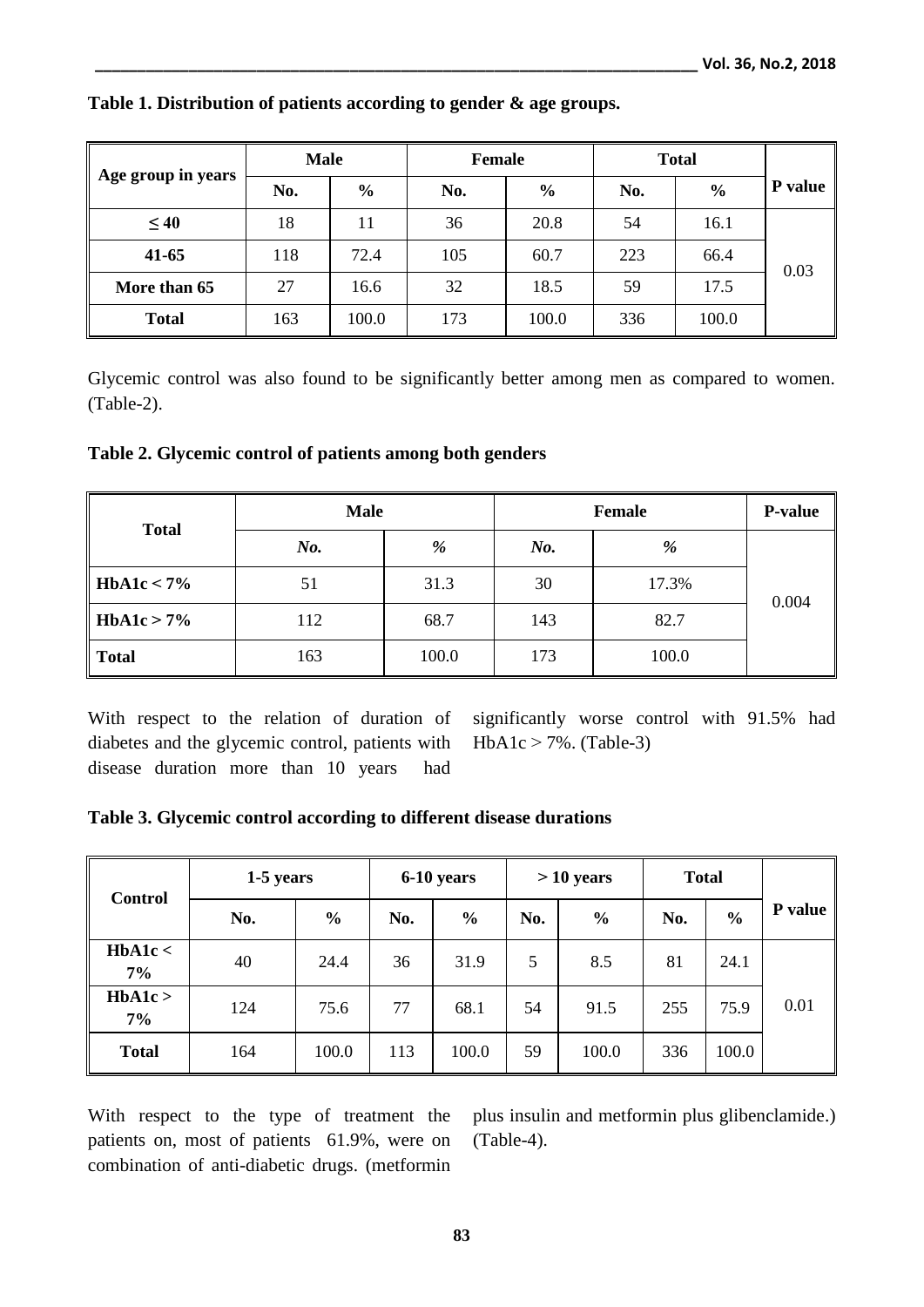| <b>Treatment</b>     | <b>Male</b> |       | <b>Female</b> |      | <b>Total</b> |       |            |
|----------------------|-------------|-------|---------------|------|--------------|-------|------------|
|                      | $No$ .      | %     | $N_{0}$ .     | %    | No.          | %     | P value    |
| <b>Metformin</b>     | 40          | 24.5  | 34            | 19.6 | 74           | 22.0  |            |
| <b>Insulin</b>       | 10          | 6.1   | 26            | 15.1 | 36           | 10.7  |            |
| <b>Glibenclamide</b> | 10          | 6.1   | 8             | 4.6  | 18           | 5.4   | ${}< 0.05$ |
| Drug combination*    | 103         | 63.3  | 105           | 60.7 | 208          | 61.9  |            |
| <b>Total</b>         | 163         | 100.0 | 173           | 00.0 | 336          | 100.0 |            |

### **Table 4. Pharmacological treatment of diabetes among both genders.**

### **\*Combinations include metformin + insulin in 126, and metformin + glibeclamide 82 patients.**

Patients on metformin immunotherapy were found to have significantly better glycemic control, as reflected by HbA1c levels less than

7%, in comparison to those on combination therapy of different types. (Table-5)

# **Table 5. Glycemic control with metformin as compared to drug combination.**

| <b>Control</b> |     | <b>Metformin</b> | Combination* | <b>P-value</b> |       |  |
|----------------|-----|------------------|--------------|----------------|-------|--|
|                | No. | $\frac{6}{6}$    | No.          | $\frac{6}{6}$  |       |  |
| HbA1c $<$ 7%   | 28  | 37.8             | 40           | 19.2           | 0.001 |  |
| HbA1c > 7%     | 46  | 62.2             | 168          | 80.8           |       |  |
| <b>Total</b>   | 74  | 100.0            | 208          | 100.0          |       |  |

#### **\*Combinations include metformin + insulin in 126, and metformin + glibeclamide 82 patients.**

Out of the total 336 diabetic patients studied, only 24.1% were found to have HbA1c levels less than 7%. (Table-6)

## **Table 6. Glycemic control among diabetic patients**

|                | <b>Patients</b> |               |  |  |  |
|----------------|-----------------|---------------|--|--|--|
| <b>Control</b> | No.             | $\frac{6}{9}$ |  |  |  |
| HbA1c < 7%     | 81              | 24.1          |  |  |  |
| HbA1c > 7%     | 255             | 75.9          |  |  |  |
| <b>Total</b>   | 336             | 100.0         |  |  |  |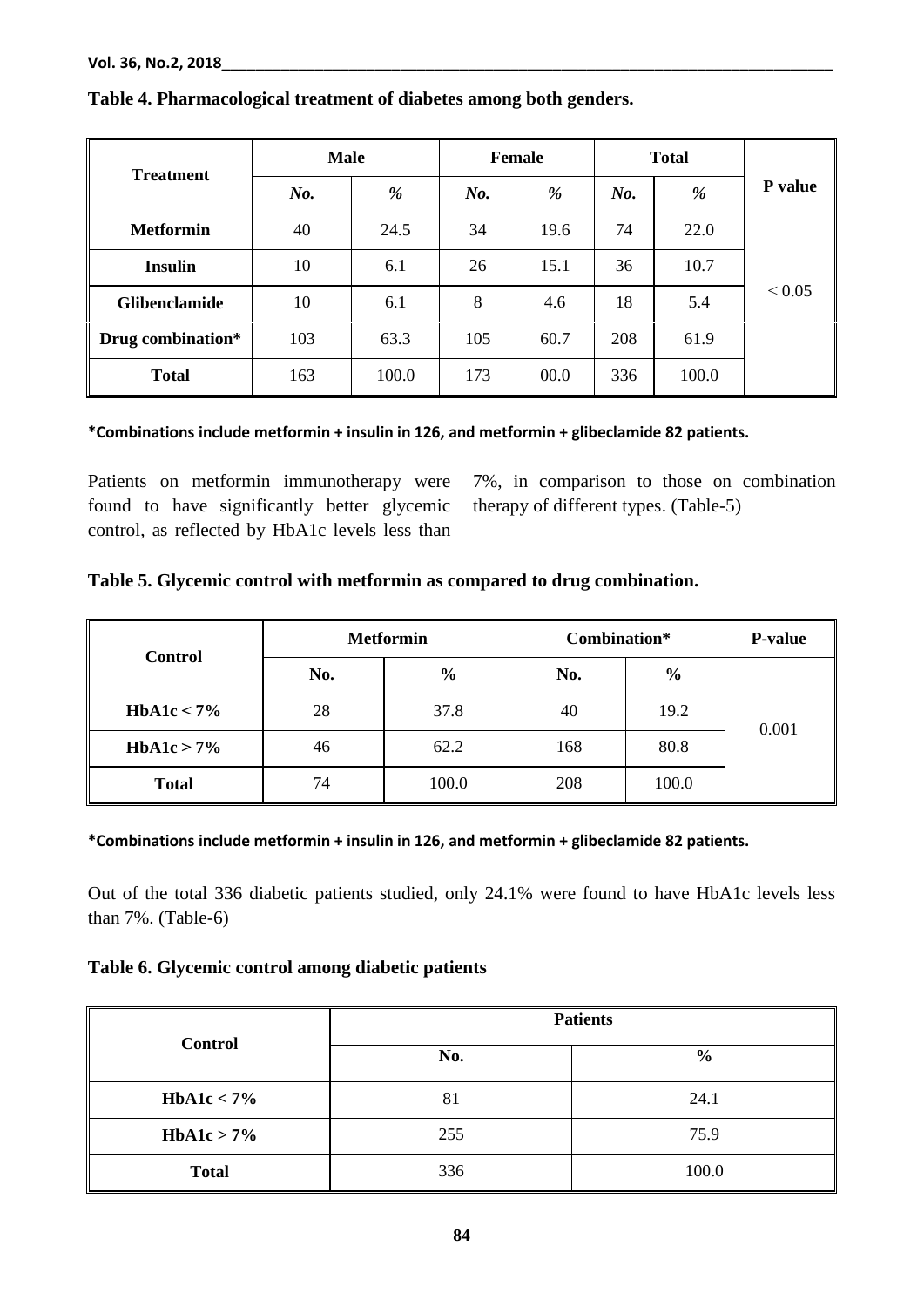#### **DISCUSSION**

In this study, particular concern of the glycemic control among patients with type2 diabetes mellitus, was considered. Patients in the age group between 41-65 years constitute the majority (66.4%) among both genders. This finding may be comparable to facts revealed by other study which showed increasing incidence of T2DM as the age increases until 65 years of age, after that incidence seems to level off. $[9]$ This study reveals that, better glycemic control was detected among men than women. Overweight and psychosocial stress are more common among women than men $^{[10]}$ , it is said that differences in diabetes risk & response to treatment depend on biological and psychosocial factors.<sup>[11]</sup> Regarding the effect of the duration of T2DM on glycemic control, we found that, better glycemic control was recognized with disease duration between 6-10 years, this may indicate less awareness or education about the nature and management of diabetes of those with disease duration below 5 years, or on the other hand, patients with disease duration more than 10 years, may get less glycemic control due to, noncompliance, increased severity of their disease, or other comorbidities. Data from other studies showed that drug therapy of T2DM becomes more complex in longer duration of disease.  $[12]$  A study revealed that, each 1‐year decrease in diabetes mellitus duration resulted in a 5.2% increase in the possibility of having good glycemic control.<sup>[8]</sup> Regarding the mode of drug treatment among patients, we found that the majority of diabetic patients, (61.9%) were on combination of antidiabetic drugs and only 22% of patients were on metformin monotherapy. In a study, metformin had captured one third of prescriptions.[13] A study done in Basrah, south of Iraq showed that the majority of the patients with (T2DM) on oral antihyperglycemic therapy didn't receive the first line drug, metformin.<sup>[14]</sup> It was found that only failure of response to metformin monotherapy may warrant the

addition of other antidiabetic drugs such as; sulfonylureas, thiazolidinediones, acarbose, or insulin.<sup>[15]</sup> According to current guidelines from American College of Endocrinology, metformin plus a second antidiabetic agent is recommended as initial treatment in diabetic patients when the HbA1c levels are less than 7.5%.[16] The American Diabetes Association says that metformin may be considered by physicians in prevention of (T2DM) in individuals at the highest risk to have this disease.<sup>[17]</sup> In our study, it was found that better glycemic control was significantly more frequent among patients on metformin monotherapy as compared to other treatment modalities. Other researchers found that, diabetic patients on monotherapy had 4.8‐fold chances of having good glycemic control, as compared to 2.3‐fold for those on a combination of antidiabetic drugs.<sup>[8]</sup> Out of the total number of diabetic patients in the present study study, only 24.1% were found to have reasonable glycemic control as reflected by HbA1c levels less than 7%. In a study held in Basrah, Iraq, (23.7%) patients were found to have A1C less than 7%. <sup>[18]</sup> Also another study held in Basrah, showed that, the target of HbA1c levels  $<$  7% were achieved only in  $25.6\%$ .<sup>[19]</sup> Another researcher found that only 20% of patients with T2DM had HbA1c levels below 7.0%. [8]

### **CONCLUSION**

- **1.** Metformin immunotherapy is associated with reasonably better glycemic control, in comparison to other treatment modalities
- **2.** Gender may have an impact on the glycemic control as found in our study; with better glycemic control among men than women.
- **3.** Metabolic control of patients with T2DM, in Misan governorate is, to some extent comparable to that in some other studies or countries.
- **4.** This study may stimulate further works or studies to find out the probable causes that